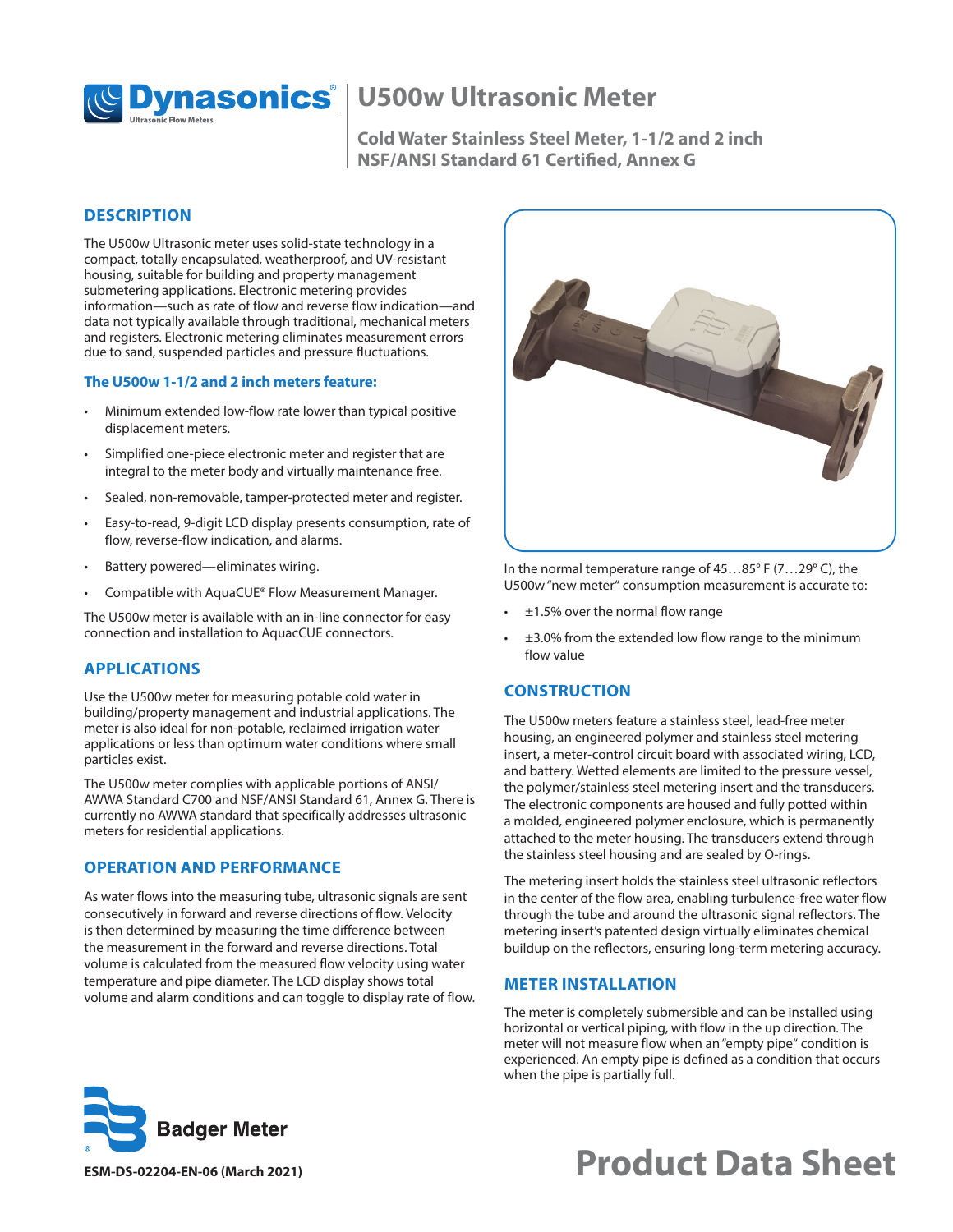# **SPECIFICATIONS**

| <b>U500w Ultrasonic Meter Size</b>                 | 1.5 in. (40 mm)                                                                                                                                                                                                                                 | 2 in. (50 mm)               |  |  |  |  |  |  |  |
|----------------------------------------------------|-------------------------------------------------------------------------------------------------------------------------------------------------------------------------------------------------------------------------------------------------|-----------------------------|--|--|--|--|--|--|--|
| <b>Operating Range</b>                             | $1.25100$ gpm $(4.7378$ lpm)                                                                                                                                                                                                                    | $1.5160$ qpm $(5.7606$ lpm) |  |  |  |  |  |  |  |
| <b>Extended Low-Flow Rate</b>                      | 0.50 gpm (1.9 lpm)<br>0.40 qpm (1.5 lpm)                                                                                                                                                                                                        |                             |  |  |  |  |  |  |  |
| <b>Maximum Continuous Operation</b>                | 100 qpm (378 lpm)<br>160 qpm (606 lpm)                                                                                                                                                                                                          |                             |  |  |  |  |  |  |  |
| <b>Pressure Loss at Maximum Flow</b>               | 5.2 psi (0.36 bar)<br>3.8 psi (0.26 bar)                                                                                                                                                                                                        |                             |  |  |  |  |  |  |  |
| <b>Reverse Flow - Maximum Rate</b>                 | 12 qpm (45 lpm)                                                                                                                                                                                                                                 | 18 qpm (68 lpm)             |  |  |  |  |  |  |  |
| <b>Operating Performance</b>                       | In the normal temperature range of $4585^{\circ}$ F (729° C), new meter consumption measurement<br>is accurate to:<br>$\cdot$ ±1.5% over the normal flow range<br>$\cdot$ $\pm$ 3.0% from the extended low flow range to the minimum flow value |                             |  |  |  |  |  |  |  |
| <b>Storage Temperature</b>                         | $-40140^{\circ}$ F ( $-4060^{\circ}$ C)                                                                                                                                                                                                         |                             |  |  |  |  |  |  |  |
| Maximum Ambient Storage (Storage for One Hour)     | 150°F (72°C)                                                                                                                                                                                                                                    |                             |  |  |  |  |  |  |  |
| <b>Measured-Fluid Temperature Range</b>            | $34140^{\circ}$ F $(160^{\circ}$ C)                                                                                                                                                                                                             |                             |  |  |  |  |  |  |  |
| <b>Humidity</b>                                    | 0100% condensing; meter is capable of operating in fully submerged environments                                                                                                                                                                 |                             |  |  |  |  |  |  |  |
| <b>Maximum Operating Pressure of Meter Housing</b> | 175 psi (12 bar)                                                                                                                                                                                                                                |                             |  |  |  |  |  |  |  |
| <b>Register Type</b>                               | Straight reading, permanently sealed electronic LCD; digits are 0.28 in. (7 mm) high                                                                                                                                                            |                             |  |  |  |  |  |  |  |
| <b>Register Display</b>                            | • Consumption (up to nine digits)<br>Rate of flow (US gallons per minute or cubic meters per hour)<br>Alarms<br>• Unit of measure factory programmed for gallons, cubic feet and cubic meters                                                   |                             |  |  |  |  |  |  |  |
| <b>Register Capacity</b>                           | • 100,000,000 gallons<br>10,000,000 cubic feet<br>· 1,000,000 cubic meters                                                                                                                                                                      |                             |  |  |  |  |  |  |  |
| <b>Totalization Display Resolution</b>             | $\cdot$ Gallons: 0.X<br>Cubic feet: 0.XX<br>• Cubic meters: 0.XXX                                                                                                                                                                               |                             |  |  |  |  |  |  |  |
| <b>Battery</b>                                     | 3.6-volt lithium thionyl chloride; battery is fully encapsulated within the register housing and<br>is not replaceable; 20-year battery life                                                                                                    |                             |  |  |  |  |  |  |  |

# **MATERIALS**

| <b>Meter Housing</b>              | 316 stainless steel                                          |  |  |  |  |  |
|-----------------------------------|--------------------------------------------------------------|--|--|--|--|--|
| <b>Measuring Element</b>          | Pair of ultrasonic sensors located in the flow tube          |  |  |  |  |  |
| <b>Register Housing &amp; Lid</b> | Engineered polymer                                           |  |  |  |  |  |
| <b>Metering Insert</b>            | Engineered polymer & stainless steel                         |  |  |  |  |  |
| <b>Transducers</b>                | Piezo-ceramic device with wetted surface of stainless CrNiMo |  |  |  |  |  |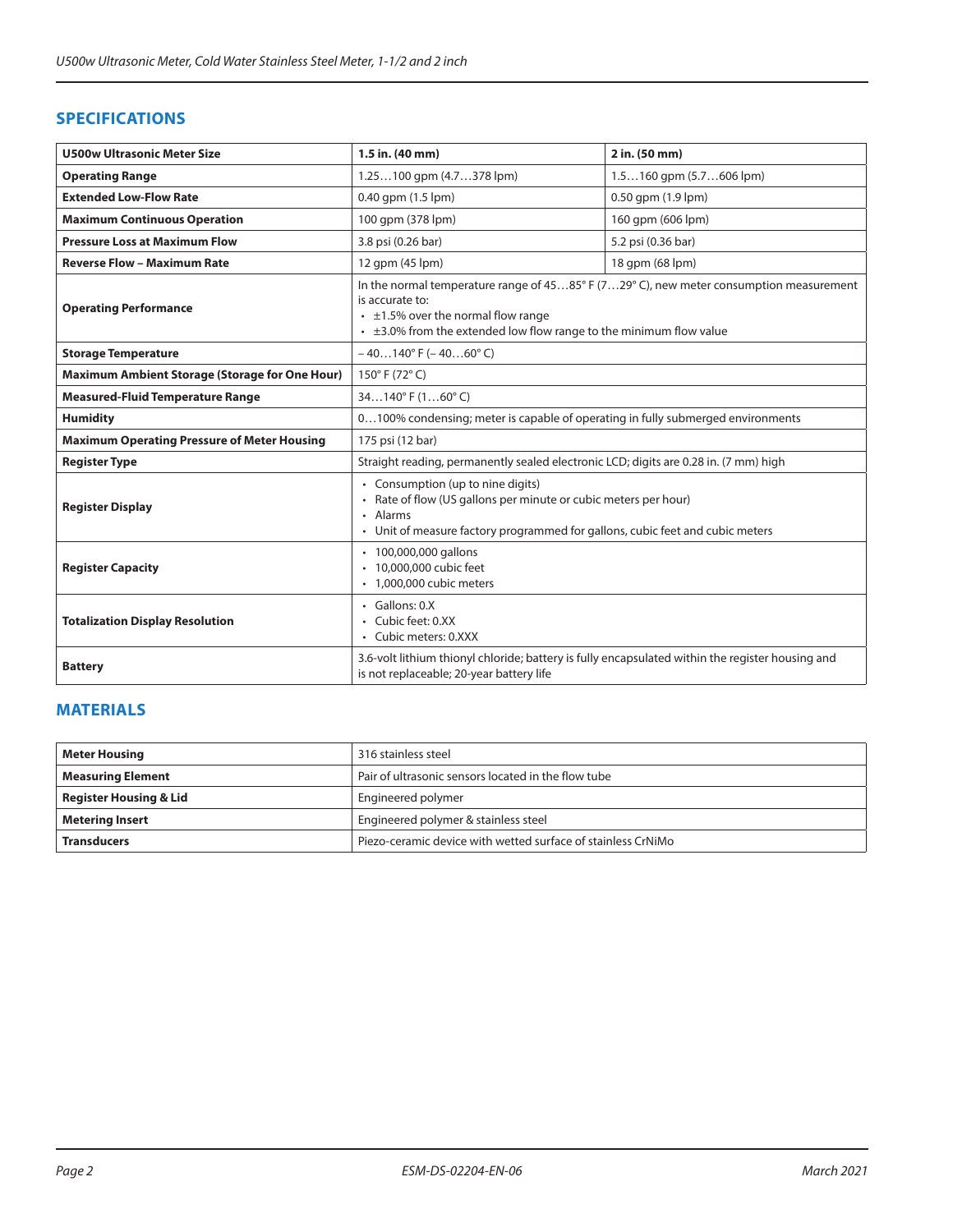## **PHYSICAL DIMENSIONS**

| <b>U500w Ultrasonic Meter Size</b>                   | 1.5 in. (40 mm)                          | 1.5 in. (40 mm)                             | 2 in. (50 mm)                          | 2 in. (50 mm)                             |  |  |  |  |  |
|------------------------------------------------------|------------------------------------------|---------------------------------------------|----------------------------------------|-------------------------------------------|--|--|--|--|--|
| <b>Housing</b>                                       | <b>Elliptical</b>                        | <b>HEX</b><br><b>Elliptical</b>             |                                        | <b>HEX</b>                                |  |  |  |  |  |
| <b>Size Designation X Lay Length</b>                 | $1.5 \times 13$ in. (40 $\times$ 330 mm) | $1.5 \times 12.62$ in. (40 $\times$ 320 mm) | $2 \times 17$ in. (50 $\times$ 431 mm) | $2 \times 15.25$ in. (50 $\times$ 387 mm) |  |  |  |  |  |
| <b>Weight (without AMR)</b>                          | 8.2 lb (3.7 kg)                          | $6.5$ lb $(2.9$ kg)                         | 11.9 lb (5.4 kg)                       | 8.9 lb (4 kg)                             |  |  |  |  |  |
| See illustration below for Measurement Designations. |                                          |                                             |                                        |                                           |  |  |  |  |  |
| Length (A)                                           | 13 in. (330 mm)                          | 12.62 in. (320 mm)                          | 17 in. (431 mm)                        | 15.25 in. (387 mm)                        |  |  |  |  |  |
| Height (B)                                           | 2.80 in. (71 mm)                         | 2.84 in. (72 mm)                            | 3.01 in. (76 mm)                       | 3.06 in. (78 mm)                          |  |  |  |  |  |
| Height (C)                                           | 4.55 in. (116 mm)                        | 4.15 in. (105 mm)                           | 4.76 in. (121 mm)                      | 4.68 in. (119 mm)                         |  |  |  |  |  |
| Length (D)                                           | 7.10 in. (180 mm)                        | 5.31 in. (135 mm)                           | 11.10 in. (282 mm)                     | 5.05 in. (128 mm)                         |  |  |  |  |  |
| Width (E)                                            | 5.50 in. (140 mm)                        | 3.90 in. (99 mm)                            | 6.08 in. (154 mm)                      | 3.90 in. (99 mm)                          |  |  |  |  |  |
| <b>Bore Size</b>                                     | 1.5 in. (40 mm)                          | 1.5 in. (40 mm)                             | 2 in. (51 mm)                          | 2 in. (51 mm)                             |  |  |  |  |  |
| <b>Two-Bolt Elliptical Flange (AWWA)</b>             | 1.5 in. (40 mm)                          |                                             | 2 in. (51 mm)                          |                                           |  |  |  |  |  |
| <b>Companion Flange</b>                              | 1.5 in. (40 mm)                          |                                             | $2$ in. $(51$ mm $)$                   |                                           |  |  |  |  |  |
| <b>Internal Thread Size</b>                          |                                          | 1.5 in. NPT                                 |                                        | 2 in. NPT                                 |  |  |  |  |  |

# **Elliptical Measurement Designations**



# **HEX Measurement Designations**



# **PRESSURE LOSS CHART**

Rate of Flow in Gallons Per Minute (GPM)